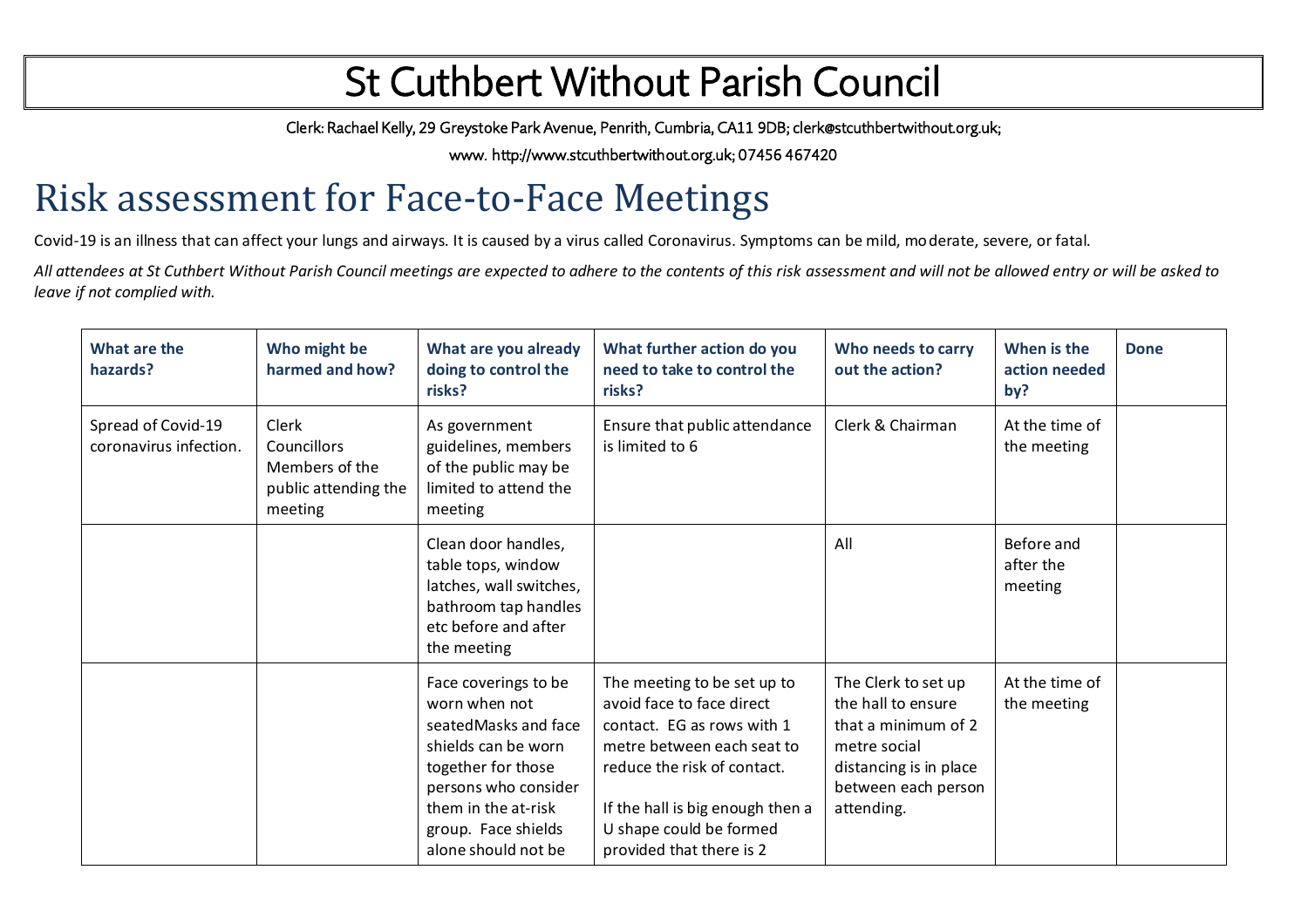Clerk: Rachael Kelly, 29 Greystoke Park Avenue, Penrith, Cumbria, CA11 9DB; clerk@stcuthbertwithout.org.uk;

#### www. http://www.stcuthbertwithout.org.uk; 07456 467420

|  | worn as this does not<br>give full protection.<br>Once seated those<br>attended are<br>requested to remain<br>seated throughout the<br>meeting.                                                                                                                  | metres distance between<br>those facing each other.                                                                                                                                                               | Chairman                                                                               | Advise at the<br>start of the<br>meeting       |  |
|--|------------------------------------------------------------------------------------------------------------------------------------------------------------------------------------------------------------------------------------------------------------------|-------------------------------------------------------------------------------------------------------------------------------------------------------------------------------------------------------------------|----------------------------------------------------------------------------------------|------------------------------------------------|--|
|  |                                                                                                                                                                                                                                                                  | Where Wi-Fi is available to<br>consider the use of video links<br>and encourage members of<br>the public to attend via video<br>rather than personally to<br>reduce the number of persons<br>physically attending | Clerk to investigate<br>the practicalities of<br>setting up a video link<br>for users. | Prior to the<br>meeting                        |  |
|  | All attendees to be<br>informed of the risk<br>assessment and<br>ensure they are<br>following the covid -19<br>hall risk assessment,<br>i.e., entry/exit point.<br>Hand sanitizers<br>available at entrance<br>and exit points and all<br>persons using the hall | Signage<br>Explain at start of meeting                                                                                                                                                                            | Clerk<br>Chairman                                                                      | Prior to the<br>meeting<br>Start of<br>meeting |  |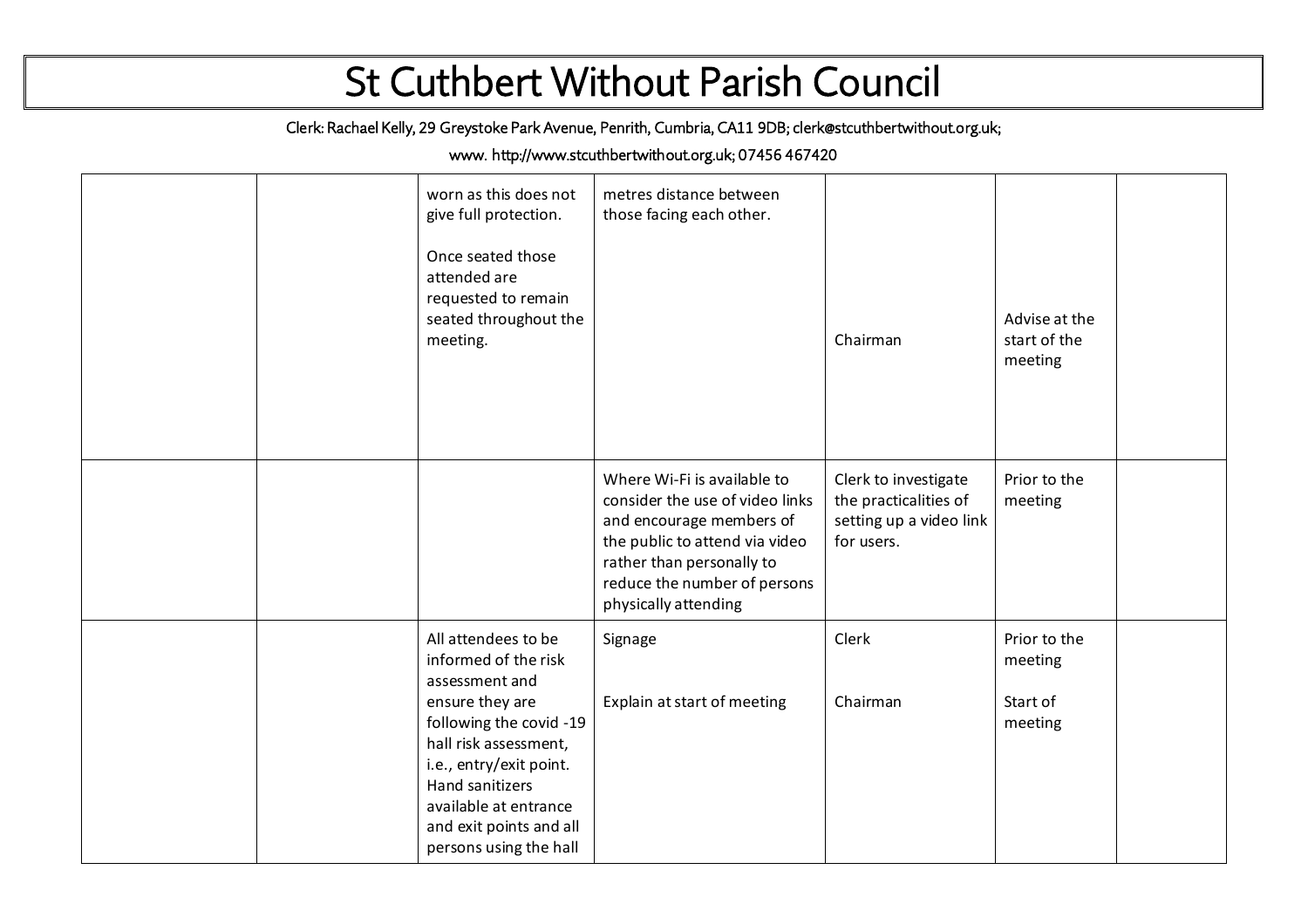Clerk: Rachael Kelly, 29 Greystoke Park Avenue, Penrith, Cumbria, CA11 9DB; clerk@stcuthbertwithout.org.uk;

#### www. http://www.stcuthbertwithout.org.uk; 07456 467420

|  | to be encouraged to<br>use them.                                                                                                                                                                                                                                                                                                                                                                                                                           |                                                                                                                                                                                       |                                                                                                                                                                                                                    |                                                     |  |
|--|------------------------------------------------------------------------------------------------------------------------------------------------------------------------------------------------------------------------------------------------------------------------------------------------------------------------------------------------------------------------------------------------------------------------------------------------------------|---------------------------------------------------------------------------------------------------------------------------------------------------------------------------------------|--------------------------------------------------------------------------------------------------------------------------------------------------------------------------------------------------------------------|-----------------------------------------------------|--|
|  | For track and trace<br>purposes an<br>attendance register &<br>QR code for NHS Covid<br>App will be placed at<br>entry point for all<br>parishioners / visitors<br>to sign in with.<br>All to sign the<br>declaration that they<br>have not had or been<br>into contact with coiv-<br>19 in the last 10 days<br>nor are displaying any<br>symptoms.<br>*please note if the<br>above are not<br>completed then you<br>will be excluded from<br>the meeting. | The Clerk will retain the<br>register in a secure location<br>for 10 days as part of the track<br>and trace system after which<br>the information will be<br>destroyed appropriately. | Clerk to provide prior<br>to the<br>commencement of<br>the meeting. If a pen<br>is provided, a hand<br>sanitizer to be<br>provided next to the<br>register to allow<br>users to sanitize their<br>hands after use. | At the meeting<br>At the meeting                    |  |
|  | Hand washing facilities<br>should already be in<br>place.                                                                                                                                                                                                                                                                                                                                                                                                  | Hand sanitizer to be carried to<br>the meeting by the Clerk if this<br>has not been provided by the<br>hall.<br>Clerk to check that paper<br>towels are provided.                     | Clerk<br>Clerk                                                                                                                                                                                                     | Prior to the<br>meeting.<br>Prior to the<br>meeting |  |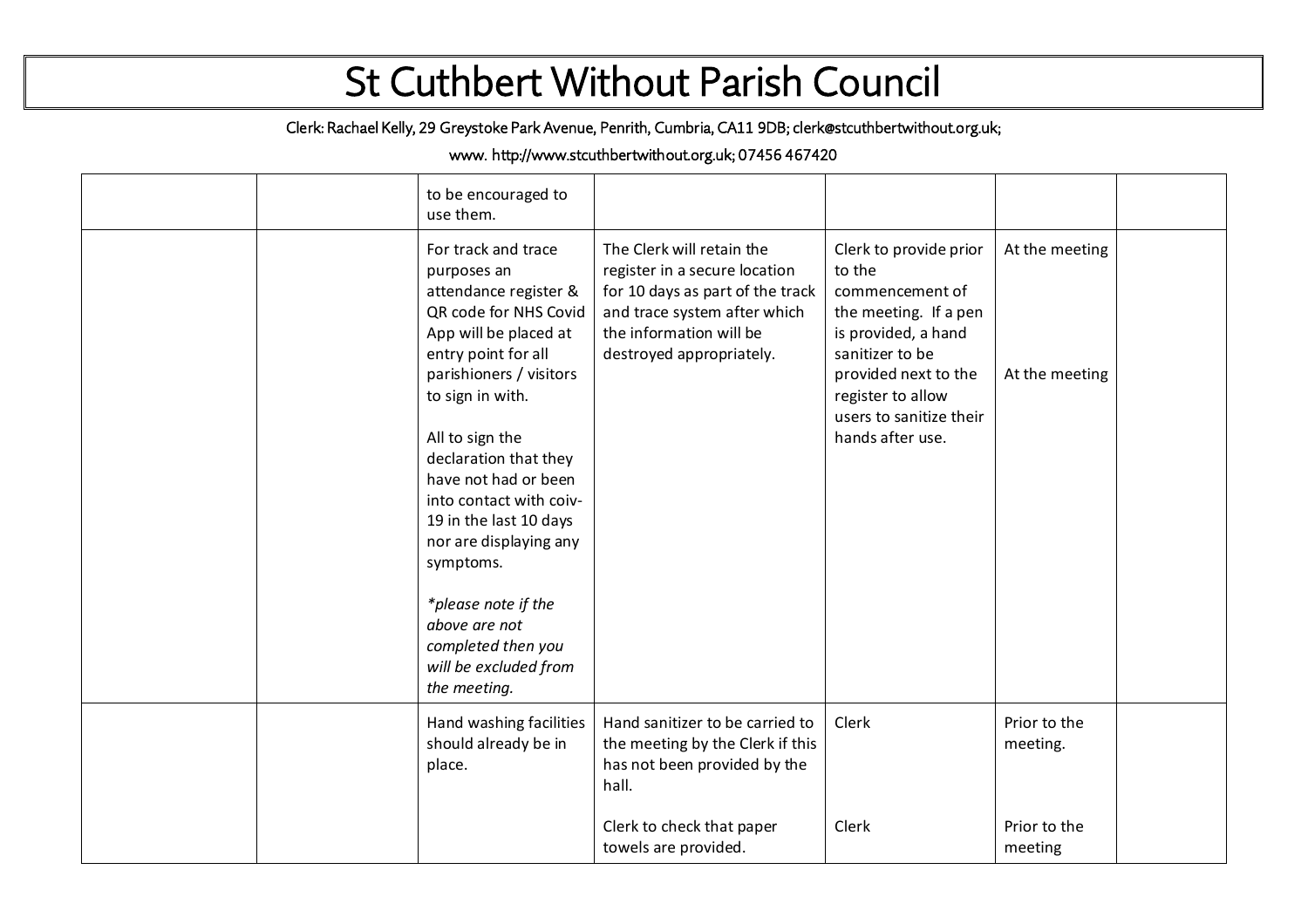Clerk: Rachael Kelly, 29 Greystoke Park Avenue, Penrith, Cumbria, CA11 9DB; clerk@stcuthbertwithout.org.uk;

#### www. http://www.stcuthbertwithout.org.uk; 07456 467420

|  | Attendees to be<br>informed where hand<br>washing can take<br>place.<br>If attendees leave the<br>room, they are<br>requested to sanitize<br>again.                                                                                                                                                                                      |                                                                                                                                                                                                  | Chairman             | At the start of<br>the meeting        |  |
|--|------------------------------------------------------------------------------------------------------------------------------------------------------------------------------------------------------------------------------------------------------------------------------------------------------------------------------------------|--------------------------------------------------------------------------------------------------------------------------------------------------------------------------------------------------|----------------------|---------------------------------------|--|
|  | Non fire doors to be<br>left open and windows<br>to be opened to allow<br>a flow through of air.<br>Social distancing as<br>per government<br>guidelines<br>Staggered entry and<br>exit to the hall to<br>allow social distancing<br>to continue.<br>Meetings to be kept to<br>essential business and<br>to last no more than 1<br>hour. | Where insufficient<br>doors/windows can be left<br>open then the 2-metre social<br>distancing rule must be<br>enforced, unless other means<br>of encouraging air flow is<br>available e.g., fans | Clerk<br>Councillors | Prior to the<br>attendees<br>arriving |  |